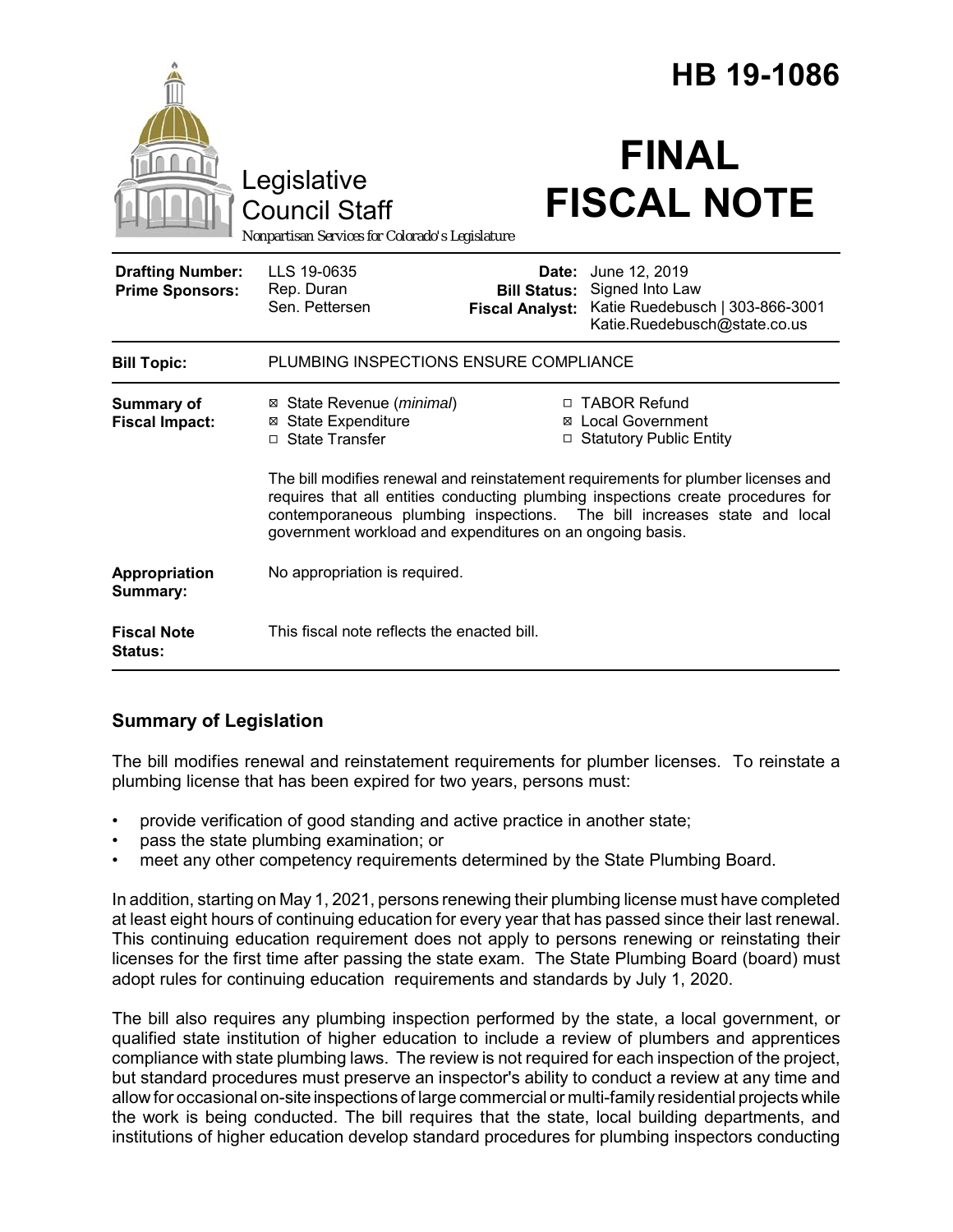June 12, 2019

reviews; post these procedures on a public website; and provide the website link or standard procedures to the Division of Professions and Occupations in the Department of Regulatory Agencies (DORA). These requirements take effect January 1, 2020.

Finally, the board, as a result of a formal complaint, may require an inspecting entity to show cause as to why the board should not issue a final cease and desist order to the inspecting entity for not complying with inspection procedures. If a final cease and desist order is issued and state plumbing inspectors are needed to conduct inspections, the inspecting entity must reimburse the board for any expenses in addition to required permit fees.

### **Background**

The board, within DORA, regulates plumbers, apprentices, and plumbing contractors in Colorado. State general qualifications for plumber registration range from two to five years of practical experience in the field.

### **State Revenue**

To the extent that additional plumbing inspectors are registered with the State Plumbing Board in DORA and state plumbing inspectors are used to conduct additional inspections after a final cease and desist order, state revenue will increase. This increase is expected to be minimal.

### **State Expenditures**

The bill will increase state expenditures beginning in FY 2019-20 as described below. No change in appropriation is required.

**Department of Regulatory Agencies.** The State Plumbing Board and Division of Professions and Occupations in DORA will have a workload increase to update licensing requirements, conduct rulemaking, implement a continuing education program, issue additional show cause or cease and desist orders, and conduct outreach and education efforts. This workload can be accomplished within existing resources.

**Institutions of Higher Education.** The bill may increase expenditures for institutions of higher education in order to develop review standards and post those review standards on their websites.

### **Local Government**

The bill increases local government expenditures to develop review standards and post those review standards on the jurisdiction's website.

### **Effective Date**

The bill was signed into law by the Governor on April 23, 2019, and takes effect January 1, 2020, assuming no referendum petition is filed.